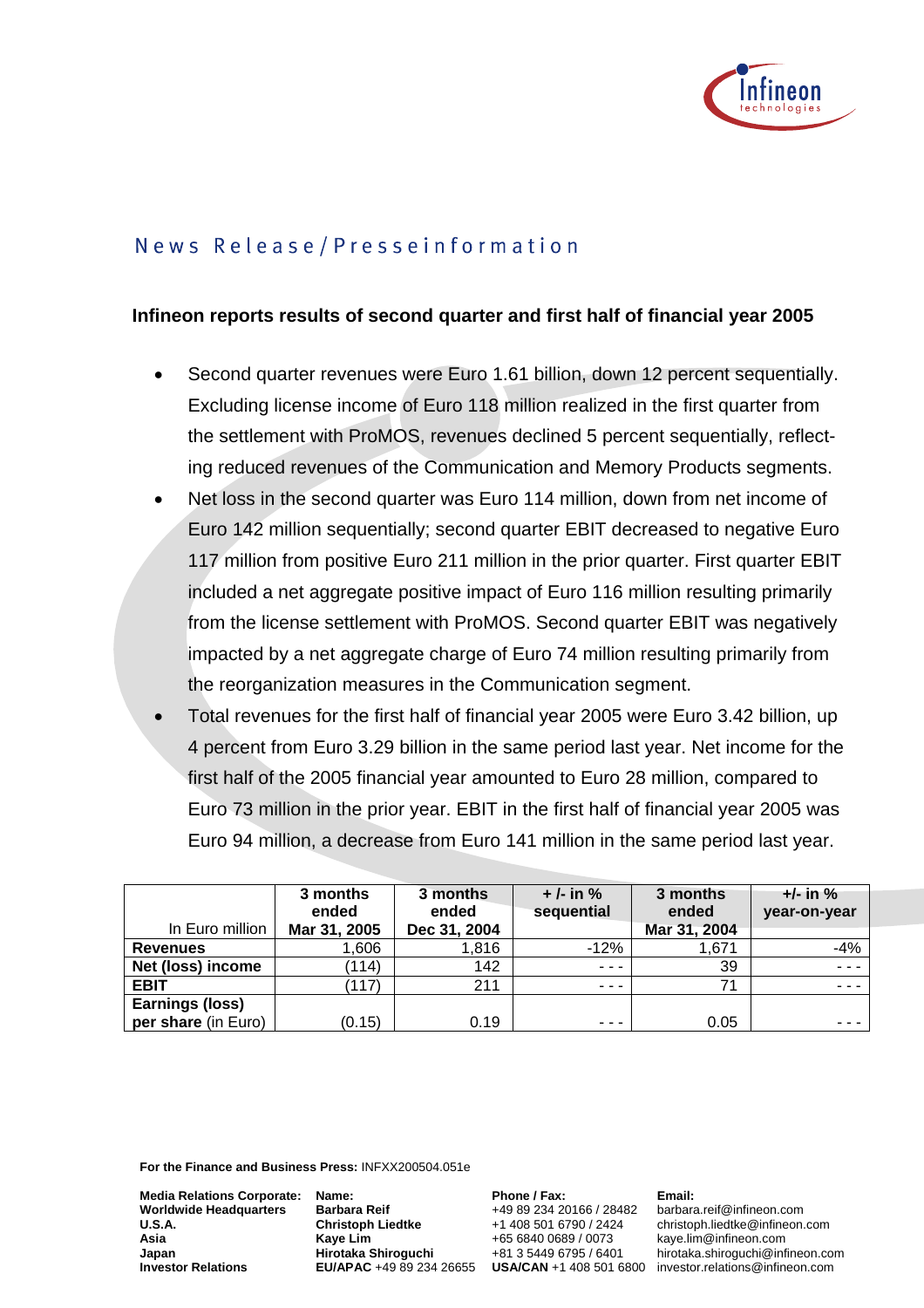| In Euro million        | 6 months<br>ended<br>Mar 31, 2005 | 6 months<br>ended<br>Mar 31, 2004 | $+/-$ in %<br>year-on-<br>year |
|------------------------|-----------------------------------|-----------------------------------|--------------------------------|
| <b>Revenues</b>        | 3,422                             | 3,294                             | $+4%$                          |
| Net income             | 28                                | 73                                | $-62%$                         |
| <b>EBIT</b>            | 94                                | 141                               | $-33%$                         |
| <b>Earnings (loss)</b> |                                   |                                   |                                |
| per share (in Euro)    | 0.04                              | 0.10                              | $-60%$                         |

Munich, Germany – April 26, 2005 – In the second quarter of financial year 2005, Infineon Technologies AG (FSE/NYSE:IFX) reported, as expected, a sequential decrease in overall revenues. The decrease, excluding license income of Euro 118 million realized in the first quarter from the settlement with ProMOS, was primarily due to reduced revenues in its Communication and Memory Products segments. In the Communication segment, sales volumes decreased as a result of a seasonal slowdown of the worldwide mobile phone market coupled with a greater than seasonal decline in demand from some customers. In the Memory Products segment, revenues declined primarily due to the non-recurrence during the second quarter of license income of Euro 118 million from the settlement with ProMOS, and the strong decline of memory prices. Revenues in the Automotive, Industrial and Multimarket segment remained flat when compared to the previous quarter, mainly due to higher sales volume in the automotive and industrial market and despite strong pricing pressure in the chip-card business. All of the company's segments were impacted by pricing pressure.

EBIT declined in the company's three primary segments, as was noted in the outlook from the prior quarter. The sequential EBIT decrease was partially driven by lower sales volumes in the Communication segment, and by the strong decline in memory prices. In addition, EBIT was negatively impacted by a net aggregate charge of Euro 74 million resulting primarily from the reorganization measures in the Communication segment. EBIT in the first quarter included a net aggregate positive impact of Euro 116 million resulting primarily from the license settlement with ProMOS, which did not recur in the second quarter.

"Our cautious assessment of market conditions and the outlook for the last quarter unfortunately turned out to be accurate. In this difficult environment, we concentrated our efforts on optimizing our business setup, and have already achieved several milestones," said Dr. Wolfgang Ziebart, CEO and President of Infineon Technologies AG. "Back in the first quarter of this financial year, we took immediate action and imple-

**For the Finance and Business Press:** INFXX200504.051e

**Media Relations Corporate: Worldwide Headquarters U.S.A. Asia Japan Investor Relations**

**Name: Barbara Reif Christoph Liedtke Kaye Lim Hirotaka Shiroguchi** 

**Phone / Fax:**  +49 89 234 20166 / 28482 +1 408 501 6790 / 2424 +65 6840 0689 / 0073 +81 3 5449 6795 / 6401

**Email:**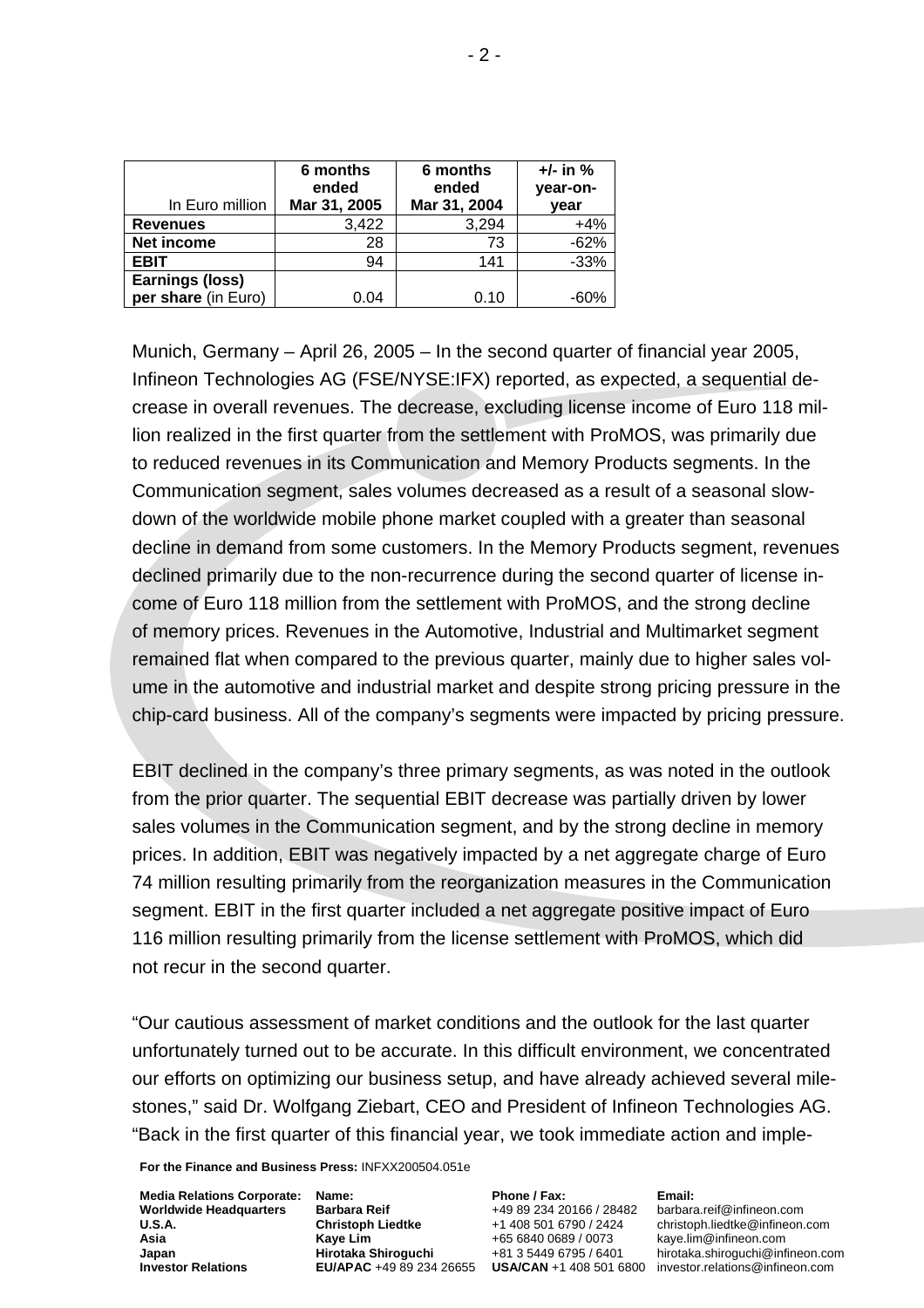mented the fast and effective Smart Savings program. We then simplified the organization to create leaner structures and faster decision paths to allow us to better serve our customers. As a third step, we are focusing on restructuring non-profitable businesses."

### **Market Position**

In calendar year 2004, Infineon improved its position on the worldwide semiconductor market from rank 7 to rank 4 according to the market research institute iSuppli.

### **Employee Data**

As of March 31, 2005, Infineon had approximately 36,000 employees worldwide, including approximately 7,200 engaged in Research and Development.

## **Outlook for the third quarter of financial year 2005**

Infineon anticipates no major improvement in demand in the third quarter of financial year 2005. The company expects continued pricing pressure, especially for chip-card ICs, memory, and mobile phone products. However, growth in shipments, primarily in Memory Products, should partially offset the impact of pricing pressure on revenues and operating results. Results of operations are expected to be negatively affected by further charges related to the planned phase-out of production at Munich Perlach, which the company cannot currently quantify due to the early stage of discussions with the workers' council.

"As there are no near-term catalysts for growth in demand, especially in the memory and mobile phone businesses, in the third quarter we will continue to focus on costcutting measures and on restructuring non-profitable businesses," commented Dr. Ziebart. "While this is a very difficult transition period, we believe that our pipeline of innovative products and the steps we have taken to further strengthen the company will put us into an improved competitive position next year."

### **Business groups' 2005 second quarter performance and outlook**

In the second quarter of financial year 2005, Infineon reports for the first time its financial position and results of operations under its new organizational structure, which became effective on January 1, 2005. The Mobile and Wireline Communication segments have been combined into the new Communication segment to align the company's structure with market developments. At the same time, the security and chip-

**For the Finance and Business Press:** INFXX200504.051e

**Media Relations Corporate: Worldwide Headquarters U.S.A. Asia Japan Investor Relations**

**Name: Barbara Reif Christoph Liedtke Kaye Lim Hirotaka Shiroguchi** 

**Phone / Fax:**  +49 89 234 20166 / 28482 +1 408 501 6790 / 2424 +65 6840 0689 / 0073 +81 3 5449 6795 / 6401

**Email:**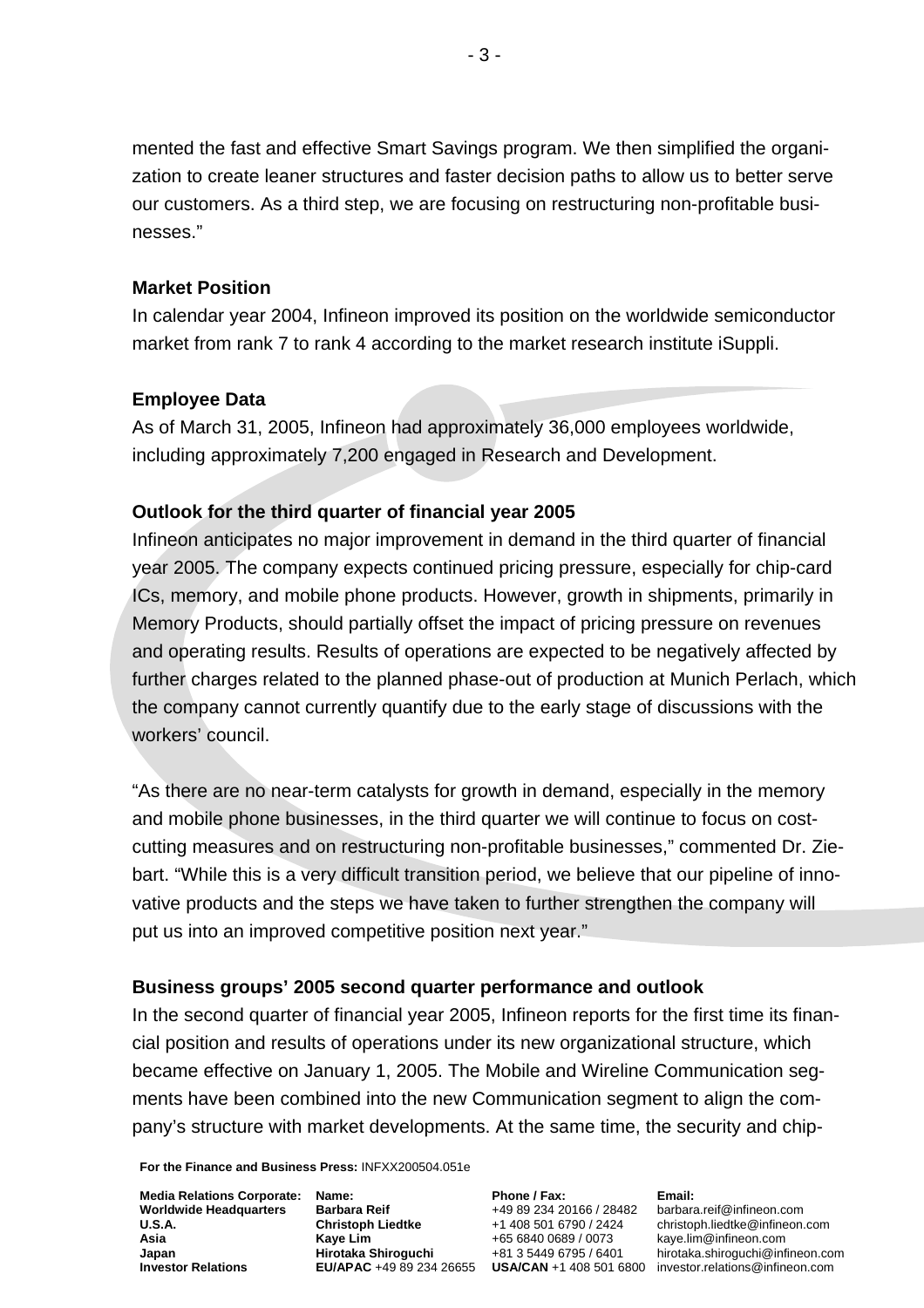card activities and the ASIC & Design Solutions business have been integrated into the extended Automotive, Industrial and Multimarket segment. The results of prior periods have been reclassified to conform to the current period presentation.

| In Euro million | 3 months<br>ended<br>Mar 31, 2005 | 3 months<br>ended<br>Dec 31, 2004 | $+/-$ in %<br>sequential | 3 months<br>ended<br>Mar 31, 2004 | $+/-$ in %<br>year-on-year |
|-----------------|-----------------------------------|-----------------------------------|--------------------------|-----------------------------------|----------------------------|
| <b>Revenues</b> | 634                               | 631                               | +1%                      | 606                               | +5%                        |
| <b>EBIT</b>     | 36                                | 48                                | $-25%$                   | 49                                | $-27%$                     |

### Automotive, Industrial and Multimarket

Despite the overall slow-down in the segment's end market, revenues in the Automotive, Industrial and Multimarket segment remained flat when compared to the previous quarter, primarily due to higher sales volumes in the automotive and industrial business. Revenues and earnings of the Automotive, Industrial and Multimarket segment were negatively impacted by strong pricing pressure in the company's security and chip-card business, which could not be entirely offset by productivity gains. Margins in the automotive and industrial business were in line with the outlook provided last quarter.

# *Automotive, Industrial and Multimarket's outlook for the third quarter of financial year 2005*

As the third quarter of the financial year typically shows seasonally strong demand in the automotive industry, Infineon expects further growth in its automotive business in the third quarter of 2005. On the other hand, the company anticipates continuing pricing pressure in its industrial business and therefore expects earnings to decrease slightly in the upcoming quarter. In its security and chip-card business, Infineon anticipates continued weakness in the third quarter of financial year 2005, in line with the worldwide chip-card market. While the price decline for chip-card ICs is very hard to predict, Infineon anticipates that productivity improvements would be sufficient to offset the pressure on revenues and EBIT caused by falling prices. All in all, the company expects revenues and earnings of the segment to remain stable.

# **Communication**

| In Euro million | 3 months<br>ended<br>Mar 31, 2005 | 3 months<br>ended<br>Dec 31, 2004 | $+/-$ in $%$<br>sequential | 3 months<br>ended<br>Mar 31, 2004 | +/- in %<br>year-on-year |
|-----------------|-----------------------------------|-----------------------------------|----------------------------|-----------------------------------|--------------------------|
| <b>Revenues</b> | 332                               | 414                               | $-20\%$                    | 390                               | $-15%$                   |
| <b>EBIT</b>     | 142)                              | (19)                              | $\cdots$                   | 15                                | ---                      |

**For the Finance and Business Press:** INFXX200504.051e

| <b>Media Relations Corporate:</b> |
|-----------------------------------|
| <b>Worldwide Headquarters</b>     |
| U.S.A.                            |
| Asia                              |
| Japan                             |
| <b>Investor Relations</b>         |

**Name: Barbara Reif Christoph Liedtke Kaye Lim Hirotaka Shiroguchi** 

**Phone / Fax:**  +49 89 234 20166 / 28482 +1 408 501 6790 / 2424 +65 6840 0689 / 0073 +81 3 5449 6795 / 6401

#### **Email:**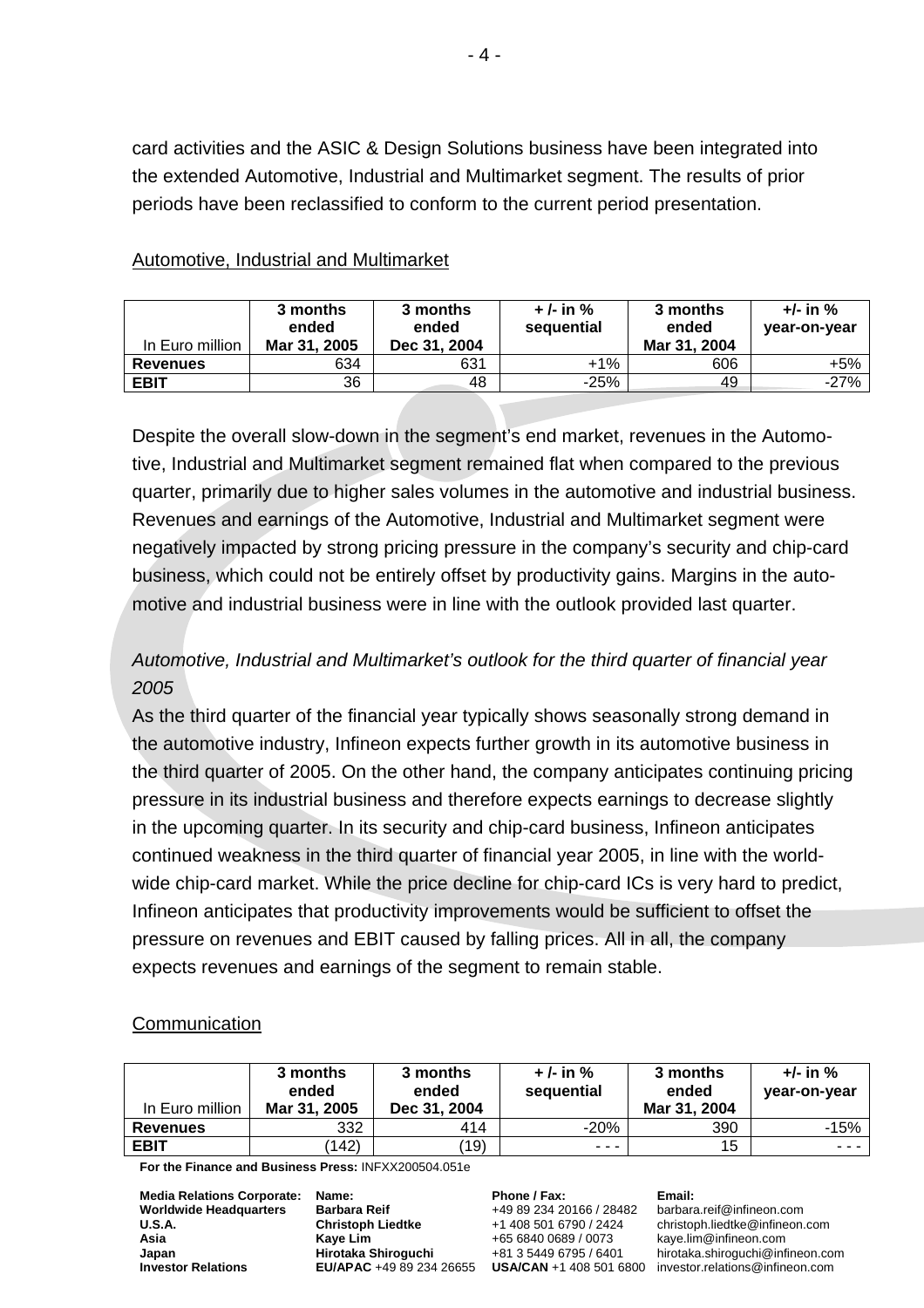While revenues in the wireline business were stable in the second quarter of financial year 2005, Infineon suffered a sharp revenue decline in its wireless communication business. This revenue decrease was primarily caused by a seasonal slow-down of the worldwide market for mobile phones in the second quarter of the financial year in combination with a greater than seasonal decline in demand from some customers. Due to the reduced sales volume, a continued high level of idle capacity costs, and a net charge of Euro 44 million resulting primarily from the sale or reorganization of the fiber optics and certain other communications businesses, the sequential EBIT loss increased significantly.

Effective January 31, 2005, Infineon and Finisar Corporation closed an agreement in which Finisar acquired Infineon's fiber optics transceiver business in exchange for 34 million shares of Finisar's common stock. In April 2005, Infineon sold the 34 million shares of Finisar's common stock to VantagePoint Venture Partners. As a result of the sale of the fiber optics transceiver business and the subsequent sale of the shares of Finisar's common stock, EBIT in the second quarter was positively impacted by Euro 13 million. Operating losses from the fiber optics business are not expected to materially impact EBIT after the end of the 2005 financial year.

In April 2005, Infineon and Exar entered into a definitive agreement under which Exar has acquired a significant portion of Infineon's optical networking business. The existing MetroMapper family of Ethernet-over-SONET products will remain part of Infineon's product portfolio. The optical networking business unit will be dissolved effective July 1, 2005. Revenue and earnings contributions from residual products after that date are expected to be negligible.

With these initiatives, Infineon has a clearly defined path to focus its wireline communications activities on access applications and to bring this business back to profitability.

In the second quarter of financial year 2005, the product portfolio of Infineon's wireless activities was strengthened by the introduction of the CMOS single-chip E-GOLDradio that integrates baseband and the RF transceiver on one chip.

# *Communication's outlook for the third quarter of financial year 2005*  In the third quarter of financial year 2005, the company expects revenues of its Communication segment to remain flat or to decrease slightly compared to the previous

**For the Finance and Business Press:** INFXX200504.051e

**Media Relations Corporate: Worldwide Headquarters U.S.A. Asia Japan Investor Relations**

**Name: Barbara Reif Christoph Liedtke Kaye Lim Hirotaka Shiroguchi** 

**Phone / Fax:**  +49 89 234 20166 / 28482 +1 408 501 6790 / 2424 +65 6840 0689 / 0073 +81 3 5449 6795 / 6401

**Email:**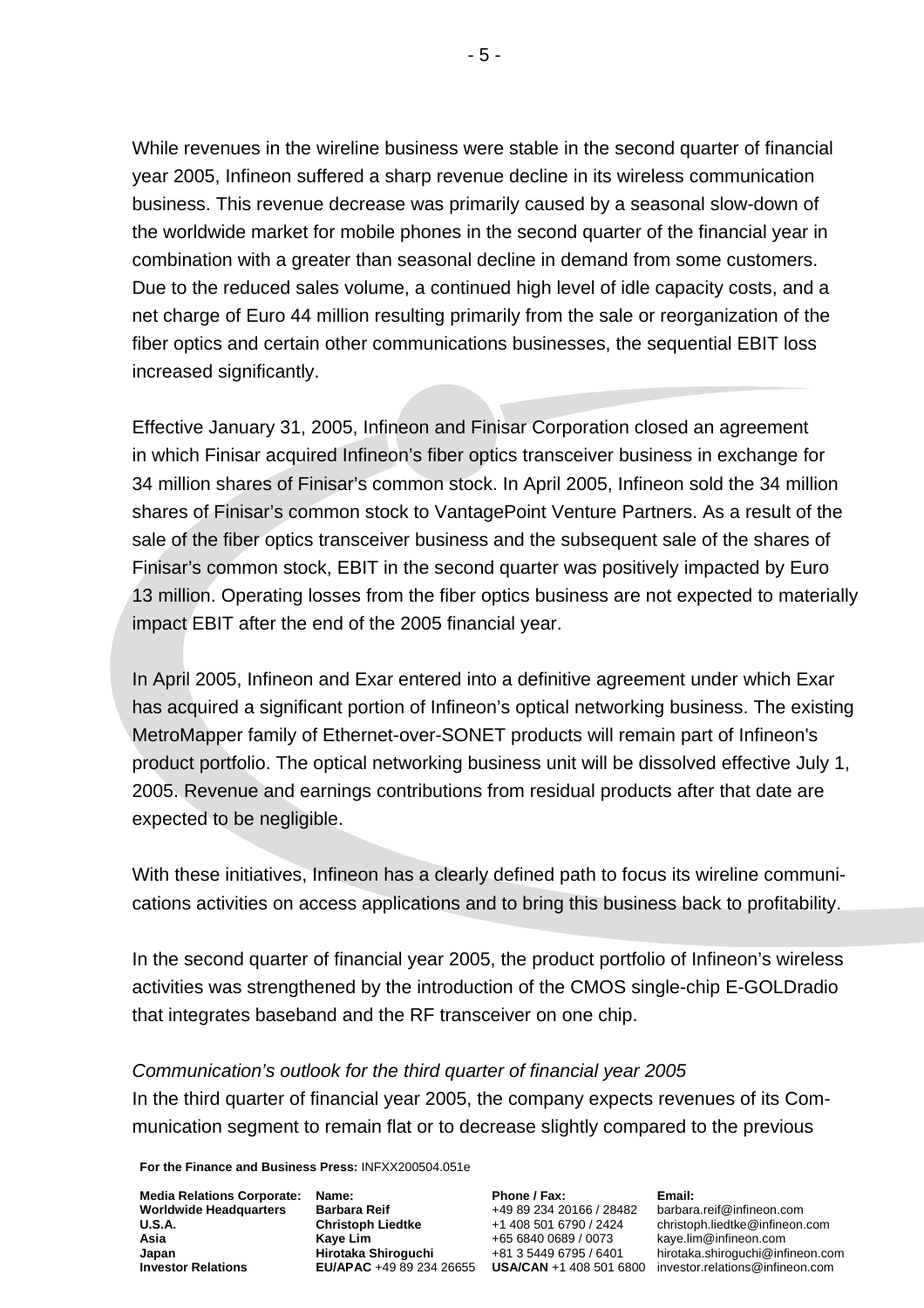quarter, mainly due to continued weak demand from some customers for mobile phone components. Because of an anticipated continuation of pricing pressure in the overall Communication segment, and lower sales volumes, the company anticipates significant negative EBIT results for the third quarter of financial year 2005. However, Infineon expects the company's recently initiated efficiency programs to start impacting financial results positively in the third quarter of the financial year. Accordingly, the company expects the segment's losses to decrease compared to the second quarter of the financial year.

## Memory Products

| In Euro million | 3 months<br>ended<br>Mar 31, 2005 | 3 months<br>ended<br>Dec 31, 2004 | $+/-$ in %<br>sequential | 3 months<br>ended<br>Mar 31, 2004 | $+/-$ in $%$<br>year-on-year |
|-----------------|-----------------------------------|-----------------------------------|--------------------------|-----------------------------------|------------------------------|
| <b>Revenues</b> | 633                               | 766                               | $-17%$                   | 665                               | $-5%$                        |
| <b>EBIT</b>     |                                   | 196                               | $-91%$                   | 13                                | $+31%$                       |

The sequential revenue and EBIT decrease resulted primarily from the non-recurrence during the second quarter of license income of Euro 118 million from the settlement with ProMOS that was realized in the first quarter. In addition, revenues and EBIT were negatively impacted by a strong price decline in the worldwide memory market that could not be completely offset by increased sales volume and reduced unit costs.

In March 2005, Rambus and Infineon reached an agreement settling all claims between them and licensing the Rambus patent portfolio for use in current and future Infineon products. Accordingly, Rambus granted Infineon a worldwide license to existing and future Rambus patents and patent applications for a quarterly license fee of US dollars 5.85 million to be paid by Infineon starting November 15, 2005, and continuing through November 15, 2007.

### *Memory Products' outlook for the third quarter of financial year 2005*

For the third quarter of financial year 2005, Infineon expects an increase in system memory loads and worldwide demand for memories due to the price reductions for DRAMs in the second quarter of financial year 2005. The company's bit shipments are expected to increase at a rate above market growth based on growing capacities at joint venture and foundry partners. The company will continue to focus on the expansion of its product portfolio with higher margin products as these are less exposed to price fluctuations.

**For the Finance and Business Press:** INFXX200504.051e

**Media Relations Corporate: Worldwide Headquarters U.S.A. Asia Japan Investor Relations**

**Name: Barbara Reif Christoph Liedtke Kaye Lim Hirotaka Shiroguchi** 

**Phone / Fax:**  +49 89 234 20166 / 28482 +1 408 501 6790 / 2424 +65 6840 0689 / 0073 +81 3 5449 6795 / 6401

**Email:**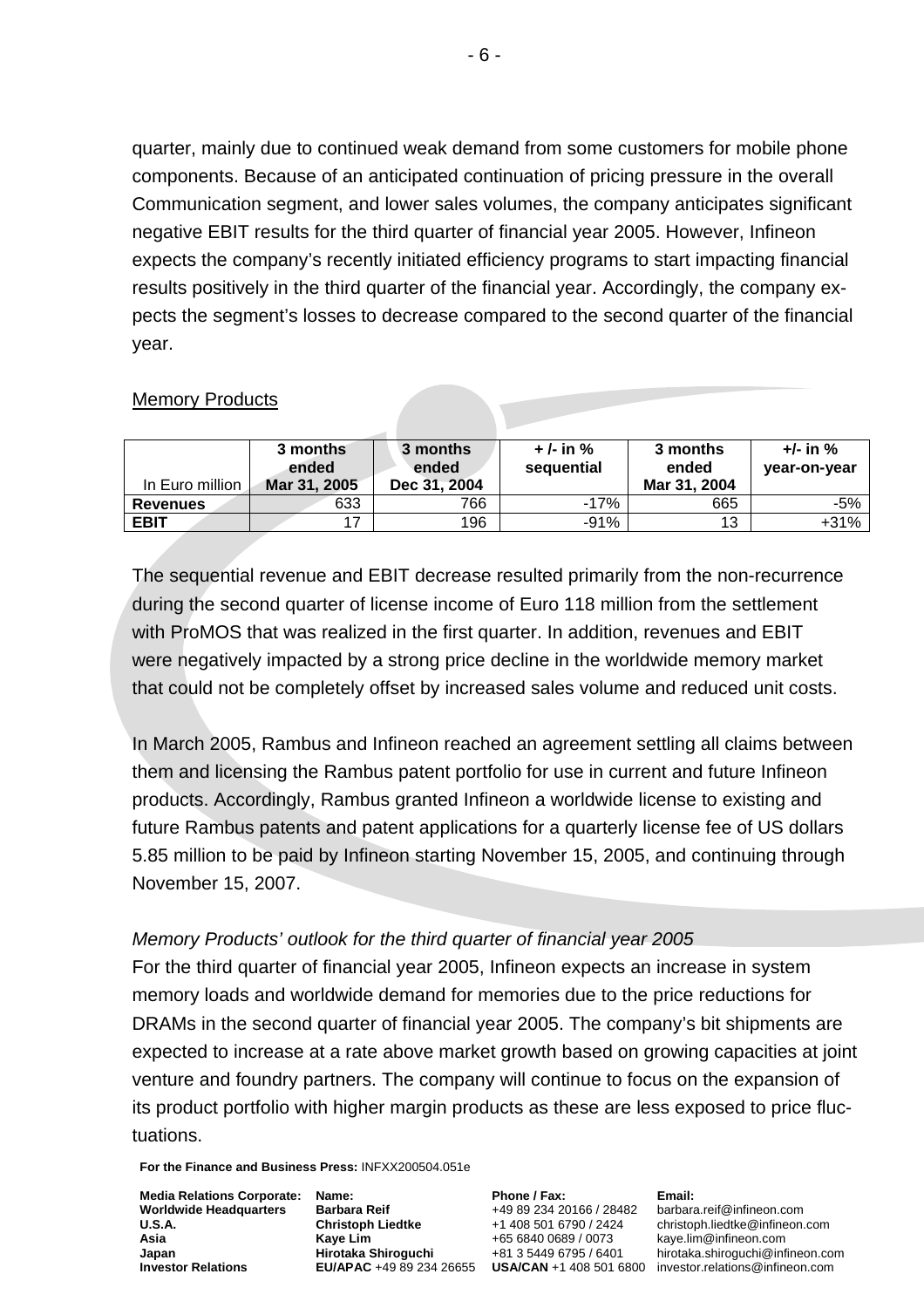## **Other Operating Segments**

| In Euro million | 3 months<br>ended<br>Mar 31, 2005 | 3 months<br>ended<br>Dec 31, 2004 | $+/-$ in %<br>sequential | 3 months<br>ended<br>Mar 31, 2004 | $+/-$ in %<br>year-on-year |
|-----------------|-----------------------------------|-----------------------------------|--------------------------|-----------------------------------|----------------------------|
| <b>Revenues</b> |                                   |                                   | $+33%$                   |                                   | $+33%$                     |
| <b>EBIT</b>     |                                   | (2)                               | $^{+++}$                 | (21)                              | $^{+++}$                   |

The significant EBIT improvement in the second quarter of financial year 2005 compared to the previous quarter was mainly due to a gain of Euro 13 million realized on the sale of Infineon's venture capital activities to Cipio Partners.

# **Corporate and Reconciliation**

| In Euro million | 3 months<br>ended<br>Mar 31, 2005 | 3 months<br>ended<br>Dec 31, 2004 | $+/-$ in %<br>sequential | 3 months<br>ended<br>Mar 31, 2004 | $+/-$ in $%$<br>year-on-year                                                                                              |
|-----------------|-----------------------------------|-----------------------------------|--------------------------|-----------------------------------|---------------------------------------------------------------------------------------------------------------------------|
| <b>Revenues</b> |                                   | ົ                                 | $+50%$                   |                                   | $-57%$                                                                                                                    |
| <b>EBIT</b>     | (39)                              | (12)                              | $- - -$                  | 15                                | $\frac{1}{2} \left( \frac{1}{2} \right) \left( \frac{1}{2} \right) \left( \frac{1}{2} \right) \left( \frac{1}{2} \right)$ |

The sequential EBIT loss increase in the second quarter of financial year 2005 compared to the previous quarter was mainly due to charges of Euro 31 million resulting primarily from the restructuring of the company's fiber optics business.

For major business highlights of Infineon's segments in the second quarter of financial year 2005, click http://www.infineon.com/news/.

**For the Finance and Business Press:** INFXX200504.051e

**Media Relations Corporate: Worldwide Headquarters U.S.A. Asia Japan Investor Relations**

**Name: Barbara Reif Christoph Liedtke Kaye Lim Hirotaka Shiroguchi** 

**Phone / Fax:**  +49 89 234 20166 / 28482 +1 408 501 6790 / 2424 +65 6840 0689 / 0073 +81 3 5449 6795 / 6401

**Email:**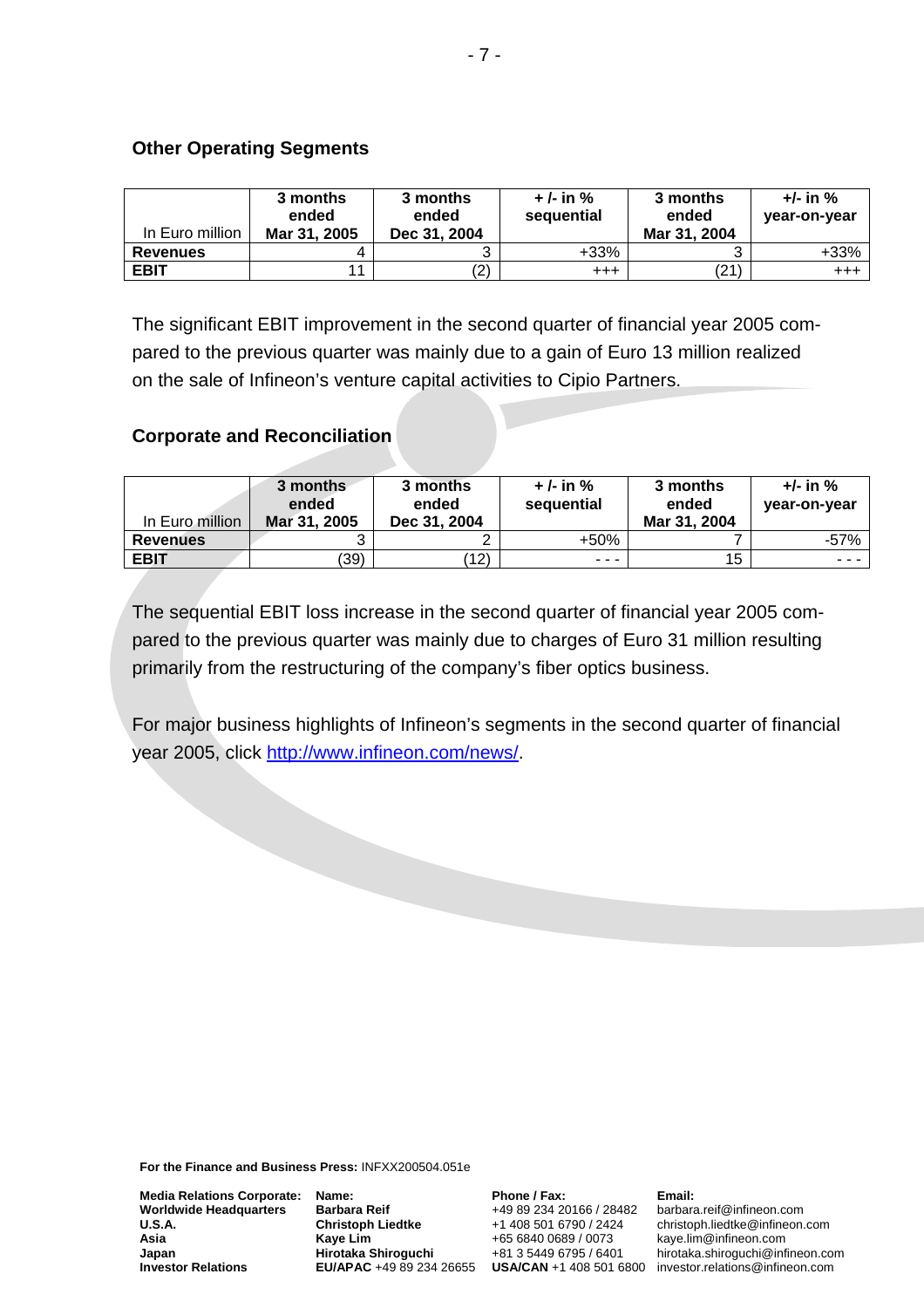#### **FINANCIAL INFORMATION**

According to US GAAP – Unaudited

#### **Condensed Consolidated Statements of Operations**

|                                              |            | 3 months ended |            | 6 months ended |            |
|----------------------------------------------|------------|----------------|------------|----------------|------------|
| in Euro million                              | Mar 31, 04 | Dec 31, 04     | Mar 31, 05 | Mar 31, 04     | Mar 31, 05 |
| Net sales                                    | 1,671      | 1,816          | 1,606      | 3,294          | 3,422      |
| Cost of goods sold                           | (1, 114)   | (1, 115)       | (1, 174)   | (2, 219)       | (2, 289)   |
| <b>Gross profit</b>                          | 557        | 701            | 432        | 1,075          | 1,133      |
| Research and development expenses            | (304)      | (329)          | (354)      | (580)          | (683)      |
| Selling, general and administrative expenses | (176)      | (162)          | (164)      | (350)          | (326)      |
| Restructuring charges                        | (8)        | (2)            | (23)       | (10)           | (25)       |
| Other operating (expense) income, net        | (1)        | 6              | (41)       |                | (35)       |
| <b>Operating income (loss)</b>               | 68         | 214            | (150)      | 136            | 64         |
| Interest (expense) income, net               | (8)        | 5              |            | (31)           | 5          |
| Equity in earnings of associated companies   | 5          |                | 25         |                | 26         |
| Gain on associated company share issuance    |            |                |            |                |            |
| Other (expense) income, net                  | (5)        | (10)           | 9          | (4)            | (1)        |
| <b>Minority interests</b>                    | 2          | 6              | (1)        | 4              | 5          |
| Income (loss) before income taxes            | 63         | 216            | (117)      | 110            | 99         |
| Income tax (expense) benefit                 | (24)       | (74)           | 3          | (37)           | (71)       |
| Net income (loss)                            | 39         | 142            | (114)      | 73             | 28         |

#### **Earnings (loss) per share (EPS)**

| Shares in million                                              |              |     |        |            |                  |
|----------------------------------------------------------------|--------------|-----|--------|------------|------------------|
| Weighted average shares outstanding - basic                    | コへへ<br>ن ∠ ا | 748 | 748    | 70c        | 748 .            |
| Weighted average shares outstanding – diluted                  | ' JJ         | 748 | 748    | 701<br>133 | <sup>748</sup> I |
| <b>Earnings (loss) per share - basic and diluted (in Euro)</b> | 0.05         |     | (0.15) | 0.10       | $0.04\,$         |

#### **EBIT**

Infineon defines EBIT as earnings (loss) before interest and taxes. Infineon management uses EBIT among other measures to establish budgets and operational goals, to manage the Company's business and to evaluate its performance. Infineon reports EBIT information because it believes that it provides investors with meaningful information about the operating performance of the company and especially about the performance of its separate business segments.

EBIT is determined as follows from the statements of operations, without adjustment to the US GAAP amounts presented:

|                                  | 3 months ended |            |            | 6 months ended |            |
|----------------------------------|----------------|------------|------------|----------------|------------|
| in Euro million                  | Mar 31, 04     | Dec 31, 04 | Mar 31, 05 | Mar 31, 04     | Mar 31, 05 |
| Net income (loss)                | 39             | 142        | (114)      | 73             | 28         |
| - Income tax expense (benefit)   | 24             | 74         | (3)        | 37             | 71         |
| - Interest expense (income), net |                | (ხ)        | -          | 31             | (5)        |
| <b>EBIT</b>                      |                | 211        | (117)      | 141            | 94         |

**For the Finance and Business Press:** INFXX200504.051e

| <b>Media Relations Corporate:</b> | Na  |
|-----------------------------------|-----|
| <b>Worldwide Headquarters</b>     | Ba  |
| <b>U.S.A.</b>                     | Сh  |
| Asia                              | Ka  |
| Japan                             | Hir |
| <b>Investor Relations</b>         | EU  |
|                                   |     |

**Name: Barbara Reif Christoph Liedtke Kaye Lim Hirotaka Shiroguchi** 

**Phone / Fax:**  +49 89 234 20166 / 28482 +1 408 501 6790 / 2424 +65 6840 0689 / 0073 +81 3 5449 6795 / 6401

#### **Email:**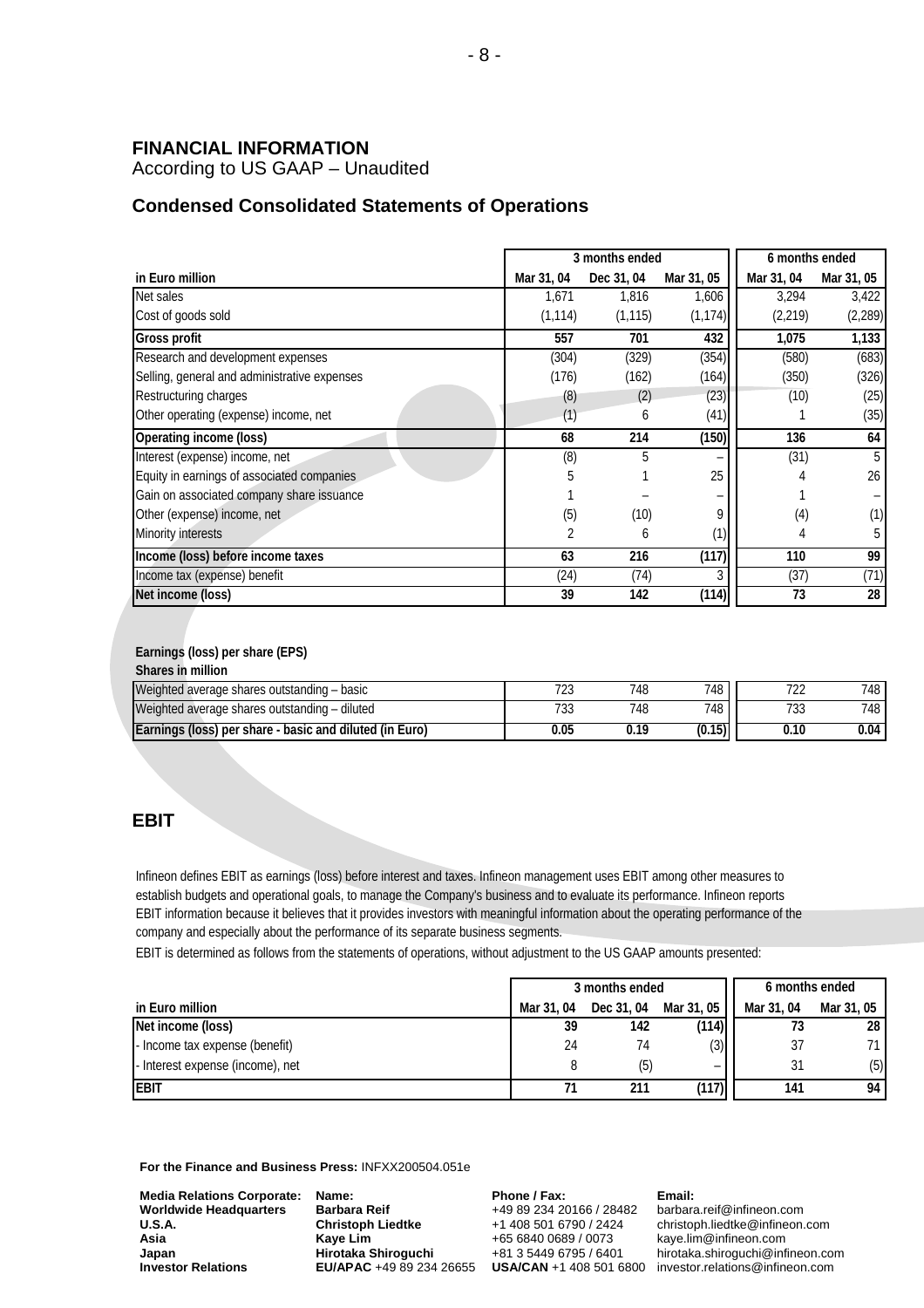#### **Segment Results**

|                                        | 3 months ended |                |              | 6 months ended |                |              |
|----------------------------------------|----------------|----------------|--------------|----------------|----------------|--------------|
| Net sales in Euro million              | Mar 31, 04*    | Mar 31, 05     | $+/-$ in %   | Mar 31, 04*    | Mar 31, 05     | +/- in $%$   |
| Automotive, Industrial and Multimarket | 606            | 634            | 5            | 1,163          | 1,265          | 9            |
| Communication                          | 390            | 332            | (15)         | 804            | 746            | (7)          |
| <b>Memory Products</b>                 | 665            | 633            | (5)          | 1,308          | 1.399          |              |
| Other                                  |                |                | 33           |                |                |              |
| Corporate and Reconciliation           |                |                | (57)         | 12             |                | (58)         |
| Infineon consolidated                  | 1,671          | 1,606          | (4)          | 3,294          | 3,422          | 4            |
|                                        |                |                |              |                |                |              |
|                                        |                | 3 months ended |              |                | 6 months ended |              |
| <b>EBIT in Euro million</b>            | Mar 31, 04*    | Mar 31, 05     | $+/-$ in $%$ | Mar 31, 04*    | Mar 31, 05     | $+/-$ in $%$ |
| Automotive, Industrial and Multimarket | 49             | 36             | (27)         | 88             | 84             | (5)          |
| Communication                          | 15             | (142)          | ---          | 27             | (161)          | $-- -$       |
| <b>Memory Products</b>                 | 13             | 17             | 31           | 70             | 213            | $+++$        |
| Other                                  | (21)           | 11             | $++++$       | (31)           | O              | $+++$        |
| Corporate and Reconciliation           | 15             | (39)           | $\cdots$     | (13)           | (51)           | $\cdots$     |

\* Prior period segment results are reclassified to be consistent with the current period presentation and organizational structure.

\*\* Includes acquisition related expenses (amortization of acquired intangible assets and deferred compensation) of Euro 8 million for the three months ended March 31, 2004 and 2005 (primarily Communication), respectively, as well as Euro 16 million for the six months ended March 31, 2004 and 2005 (primarily Communication).

|                                        | 3 months ended |                |              |  |
|----------------------------------------|----------------|----------------|--------------|--|
| Net sales in Euro million              | Dec 31, 04*    | Mar 31, 05     | +/- in %     |  |
| Automotive, Industrial and Multimarket | 631            | 634            |              |  |
| Communication                          | 414            | 332            | (20)         |  |
| <b>Memory Products</b>                 | 766            | 633            | (17)         |  |
| Other                                  | 3              | 4              | 33           |  |
| Corporate and Reconciliation           | 2              | 3              | 50           |  |
| Infineon consolidated                  | 1,816          | 1,606          | (12)         |  |
|                                        |                |                |              |  |
|                                        |                | 3 months ended |              |  |
| <b>EBIT in Euro million</b>            | Dec 31, 04*    | Mar 31, 05     | $+/-$ in $%$ |  |
| Automotive, Industrial and Multimarket | 48             | 36             | (25)         |  |
| Communication                          | (19)           | (142)          |              |  |
| <b>Memory Products</b>                 | 196            | 17             | (91)         |  |
| Other                                  | (2)            | 11             | $+++$        |  |
| Corporate and Reconciliation           | (12)           | (39)           |              |  |

\* Prior period segment results are reclassified to be consistent with the current period presentation and organizational structure.

\*\* Includes acquisition related expenses of Euro 8 million for the first and second quarter of the 2005 financial year (primarily Communication).

**For the Finance and Business Press:** INFXX200504.051e

**Media Relations Corporate: Worldwide Headquarters U.S.A. Asia Japan Investor Relations**

**Name: Barbara Reif Christoph Liedtke Kaye Lim Hirotaka Shiroguchi EU/APAC** +49 89 234 26655

**Phone / Fax:**  +49 89 234 20166 / 28482 +1 408 501 6790 / 2424 +65 6840 0689 / 0073 +81 3 5449 6795 / 6401

#### **Email:**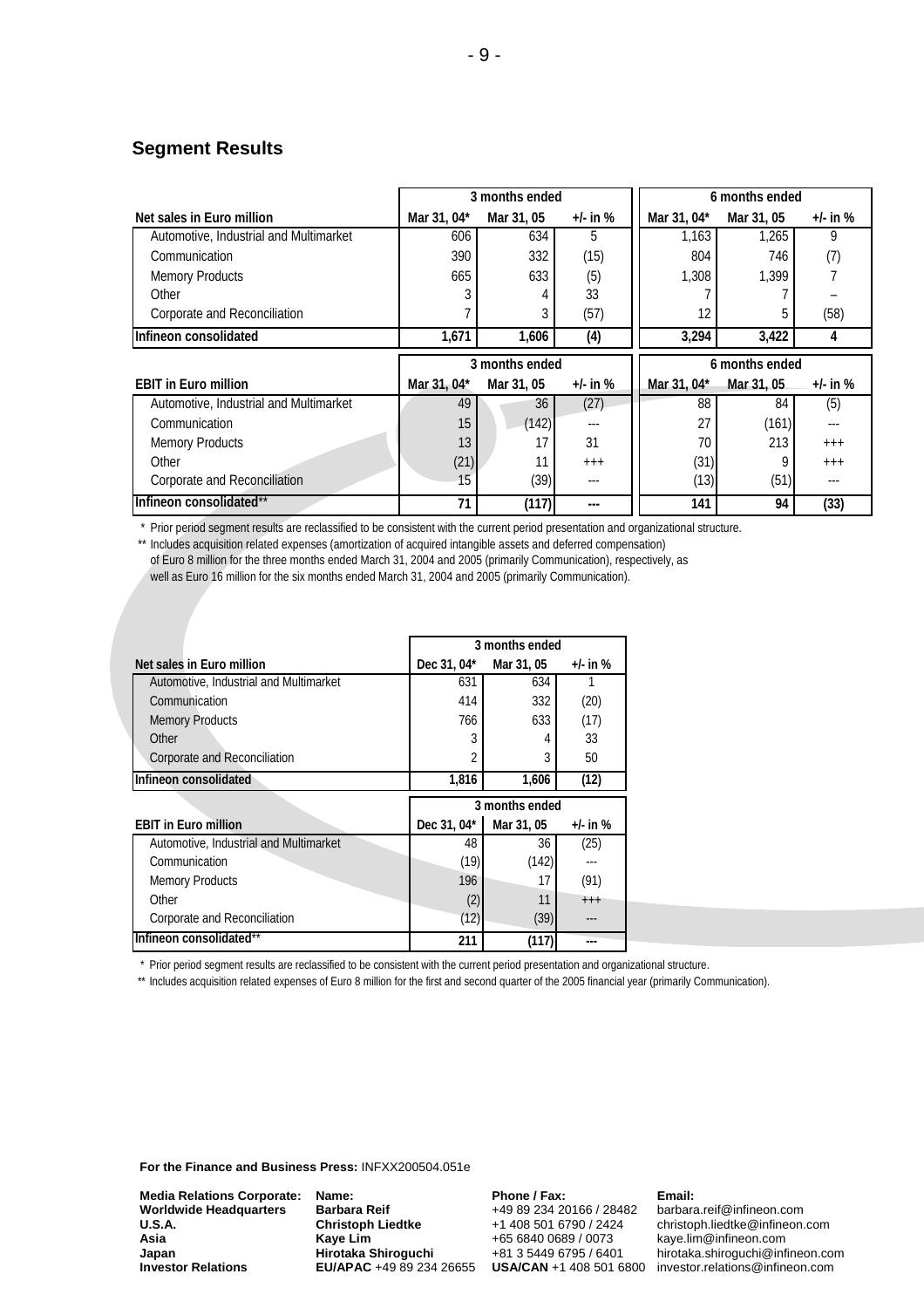|                     | 3 months ended |            |            |  |
|---------------------|----------------|------------|------------|--|
| Regional sales in % | Mar 31, 04     | Dec 31, 04 | Mar 31, 05 |  |
| Germany             | 25%            | 21%        | 21%        |  |
| Other Europe        | 17%            | 17%        | 19%        |  |
| North America       | 22%            | 19%        | 23%        |  |
| Asia / Pacific      | 30%            | 37%        | 30%        |  |
| Japan               | 5%             | 4%         | 5%         |  |
| Other               | 1%             | 2%         | 2%         |  |
| Total               | 100%           | 100%       | 100%       |  |
| Europe              | 42%            | 38%        | 40%        |  |
| Outside-Europe      | 58%            | 62%        | 60%        |  |
|                     |                |            |            |  |

# **Regional Sales Development**

### **Condensed Consolidated Balance Sheets**

| in Euro million                    | Sep 30, 04 | Mar 31, 05 |
|------------------------------------|------------|------------|
| <b>Assets</b>                      |            |            |
| Current assets:                    |            |            |
| Cash and cash equivalents          | 608        | 1,120      |
| Marketable securities              | 1,938      | 1,229      |
| Trade accounts receivable, net     | 1,056      | 861        |
| Inventories                        | 960        | 1,012      |
| Deferred income taxes              | 140        | 149        |
| Other current assets               | 590        | 541        |
| <b>Total current assets</b>        | 5,292      | 4,912      |
| Property, plant and equipment, net | 3,587      | 3,761      |
| Long-term investments, net         | 708        | 745        |
| Restricted cash                    | 109        | 109        |
| Deferred income taxes              | 541        | 507        |
| Other assets                       | 627        | 689        |
| <b>Total assets</b>                | 10,864     | 10,723     |

| in Euro million                                          | Sep 30, 04 | Mar 31, 05 |
|----------------------------------------------------------|------------|------------|
| Liabilities and shareholders' equity                     |            |            |
| <b>Current liabilities:</b>                              |            |            |
| Short-term debt and current maturities of long-term debt | 571        | 548        |
| Trade accounts payable                                   | 1,098      | 918        |
| <b>Accrued liabilities</b>                               | 555        | 513        |
| Deferred income taxes                                    | 16         | 19         |
| Other current liabilities                                | 630        | 579        |
| <b>Total current liabilities</b>                         | 2,870      | 2,577      |
| Long-term debt                                           | 1,427      | 1,469      |
| Deferred income taxes                                    | 21         | 26         |
| Other liabilities                                        | 568        | 686        |
| <b>Total liabilities</b>                                 | 4,886      | 4,758      |
| Total shareholders' equity                               | 5,978      | 5,965      |
| Total liabilities and shareholders' equity               | 10,864     | 10,723     |

**For the Finance and Business Press:** INFXX200504.051e

| <b>Media Relations Corporate:</b> |
|-----------------------------------|
| <b>Worldwide Headquarters</b>     |
| U.S.A.                            |
| Asia                              |
| Japan                             |
| <b>Investor Relations</b>         |

**Name: Barbara Reif Christoph Liedtke Kaye Lim Hirotaka Shiroguchi EU/APAC** +49 89 234 26655 **Phone / Fax:**  +49 89 234 20166 / 28482 +1 408 501 6790 / 2424 +65 6840 0689 / 0073 +81 3 5449 6795 / 6401

#### **Email:**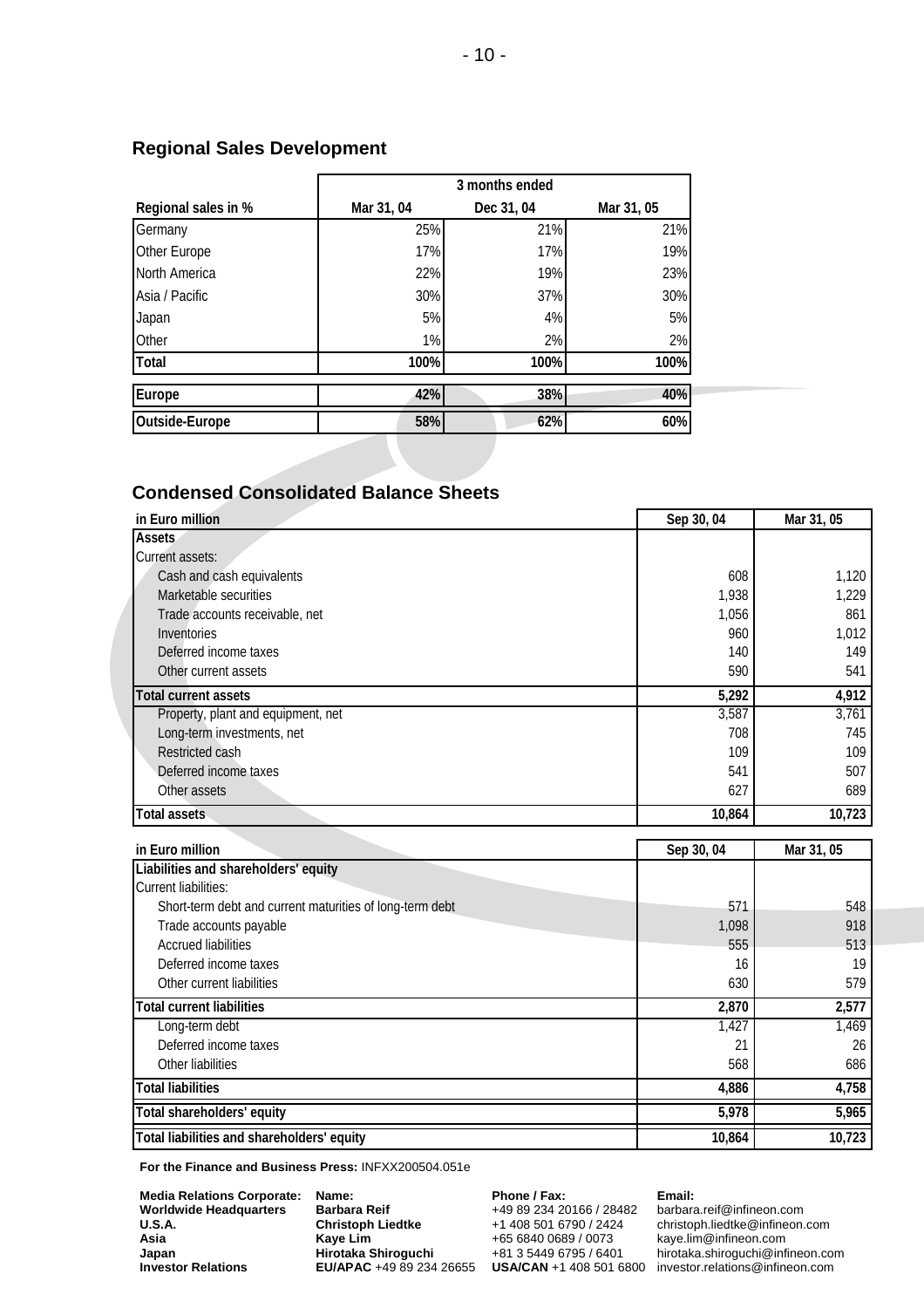### **Condensed Consolidated Statements of Cash Flows**

|                                                      | 3 months ended |            |            | 6 months ended |            |
|------------------------------------------------------|----------------|------------|------------|----------------|------------|
| in Euro million                                      | Mar 31, 04     | Dec 31, 04 | Mar 31, 05 | Mar 31, 04     | Mar 31, 05 |
| Net cash provided by operating activities            | 463            | 423        | 164        | 783            | 587        |
| Net cash (used in) provided by investing activities  | (92)           | (110)      | 18         | (875)          | (92)       |
| Net cash provided by (used in) financing activities  |                | 36         | (19)       | 79             |            |
| Net increase (decrease) in cash and cash equivalents | 371            | 349        | 163        | (13)           | 512        |
| Depreciation and amortization                        | 329            | 334        | 317        | 657            | 651        |
| Purchases of property, plant and equipment           | (253)          | (456)      | (385)      | (469)          | (841)      |

#### **Gross and Net Cash Position**

Infineon defines gross cash position as cash and cash equivalents and marketable securities, and net cash position as gross cash position less short and long-term debt. Since restricted cash no longer includes amounts for the repayment of debt, the gross and net cash positions exclude restricted cash. Since Infineon holds a substantial portion of its available monetary resources in the form of readily marketable securities, which for US GAAP purposes are not considered to be "cash", it reports its gross and net cash positions to provide investors with an understanding of the company's overall liquidity. The gross and net cash position is determined as follows from the balance sheets, without adjustment to the US GAAP amounts presented:

| in Euro million            | Mar 31, 04 | Dec 31, 04 | Mar 31, 05 |
|----------------------------|------------|------------|------------|
| Cash and cash equivalents  | 956        | 957        | 1,120      |
| Marketable securities      | 1.859      | 1.572      | 1,229      |
| <b>Gross Cash Position</b> | 2.815      | 2,529      | 2,349      |
| Less:<br>short-term debt   | 158        | 551        | 548        |
| long-term debt             | 2.298      | 1.487      | 1,469      |
| Net Cash Position          | 359        | 491        | 332        |

#### **Free Cash Flow**

Infineon defines free cash flow as cash from operating and investing activities excluding purchases or sales of marketable securities. Since Infineon holds a substantial portion of its available monetary resources in the form of readily marketable securities, and operates in a capital intensive industry, it reports free cash flow to provide investors with a measure that can be used to evaluate changes in liquidity after taking capital expenditures into account.

The free cash flow is determined as follows from the cash flow statements, without adjustment to the US GAAP amounts presented:

|                                                        | 3 months ended |            |                 | 6 months ended |            |
|--------------------------------------------------------|----------------|------------|-----------------|----------------|------------|
| in Euro million                                        | Mar 31, 04     | Dec 31, 04 | Mar 31, 05      | Mar 31, 04     | Mar 31, 05 |
| Net cash provided by operating activities              | 463            | 423        | 164             | 783            | 587        |
| Net cash (used in) provided by investing activities    | (92)           | (110)      | 18 <sub>1</sub> | (875)          | (92)       |
| Thereof: Purchase (sale) of marketable securities, net | (318)          | (370)      | (379)           | 82             | (749)      |
| <b>Free cash flow</b>                                  | 53             | (57)       | (197)           | (10)           | (254)      |

**For the Finance and Business Press:** INFXX200504.051e

| <b>Media Relations Corporate:</b> |
|-----------------------------------|
| <b>Worldwide Headquarters</b>     |
| U.S.A.                            |
| Asia                              |
| Japan                             |
| <b>Investor Relations</b>         |

**Name: Barbara Reif Christoph Liedtke Kaye Lim Hirotaka Shiroguchi** 

#### **Phone / Fax:**  +49 89 234 20166 / 28482 +1 408 501 6790 / 2424 +65 6840 0689 / 0073 +81 3 5449 6795 / 6401

#### **Email:**